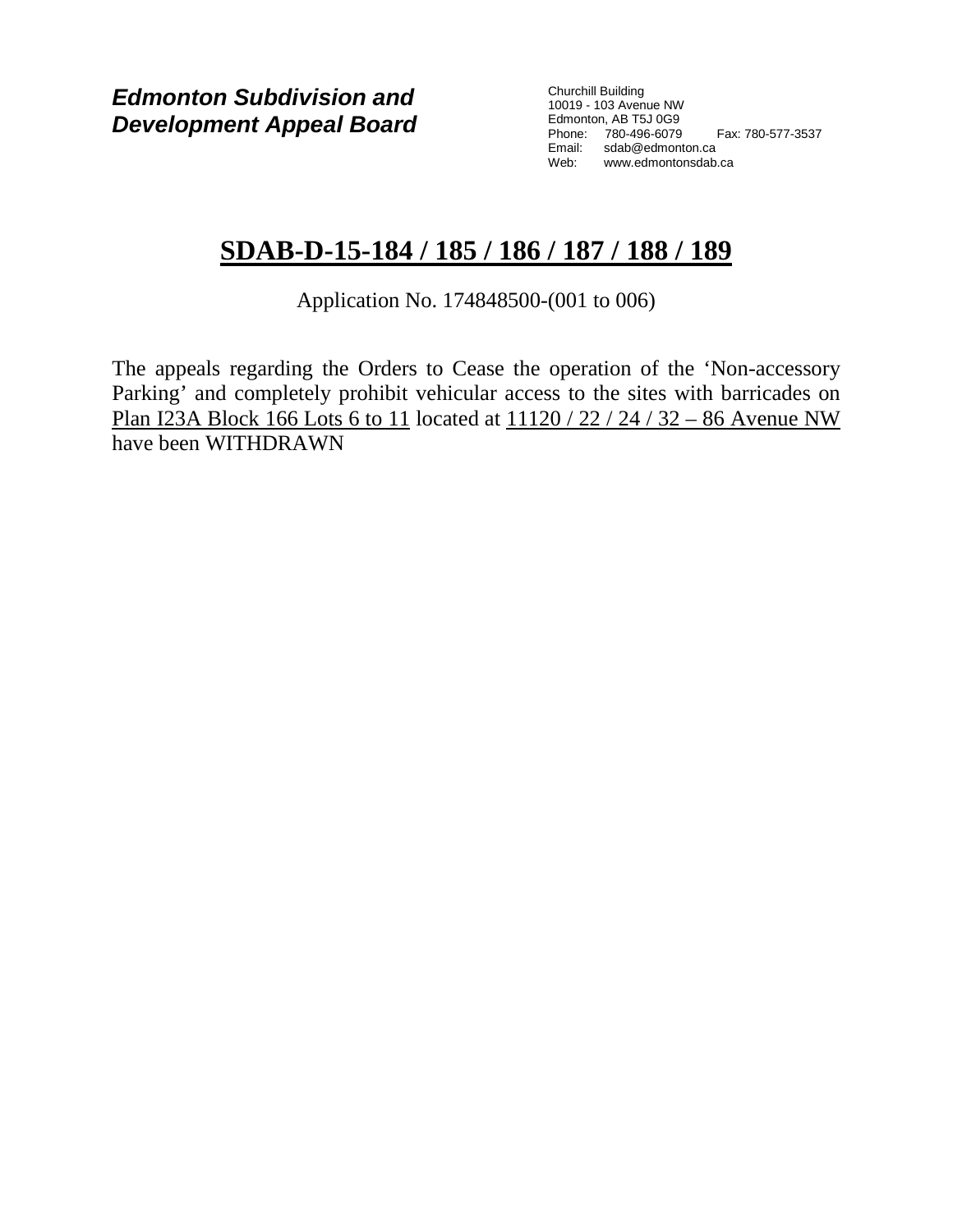## *Edmonton Subdivision and Development Appeal Board*

Churchill Building 10019 - 103 Avenue NW Edmonton, AB T5J 0G9 Phone: 780-496-6079 Fax: 780-577-3537 Email: sdab@edmonton.ca<br>Web: www.edmontonsdab www.edmontonsdab.ca

Date: September 11, 2015 Project Number: 174791338-001 File Number: SDAB-D-15-194

#### **Notice of Decision**

This appeal dated August 3, 2015, from the decision of the Development Authority for permission to:

Construct a 1.83 m tall fence in the flanking Side Yard (facing 154A Street NW) of an existing Single Detached House between the south Rear Lot Line and the detached Garage, and from the detached Garage to the Single Detached House

on Plan 264RS Blk 14A Lot 4, located at 15423 - 78 Avenue NW, was heard by the Subdivision and Development Appeal Board on August 27, 2015.

#### **Summary of Hearing:**

At the outset of the appeal hearing, the Chair confirmed with the parties in attendance that there was no opposition to the composition of the panel.

The appeal was filed on time, in accordance with section 686 of the *Municipal Government Act*, RSA 2000, c M-26.

The Board heard an appeal of the decision of the Development Authority to approve an application to construct a 1.83 m tall fence in the flanking Side Yard (facing 154A Street NW) of an existing Single Detached House between the south Rear Lot Line and the detached Garage, and from the detached Garage to the Single Detached House. The subject site is located at 15423 – 78 Avenue NW and is within the RF1 Single Detached Residential Zone and the Mature Neighbourhood Overlay.

The development permit application was approved subject to conditions and with a variance granted to the maximum allowable height of a fence as per section 49.4(b) of the *Edmonton Zoning Bylaw* and was subsequently appealed by an adjacent property owner.

Prior to the hearing the following information was provided to the Board:

- A written submission from the Appellant received on August 3, 2015
- A written submission from the Development Authority received on August 24, 2015
- A copy of the Development and Building Application information submitted through our on-line system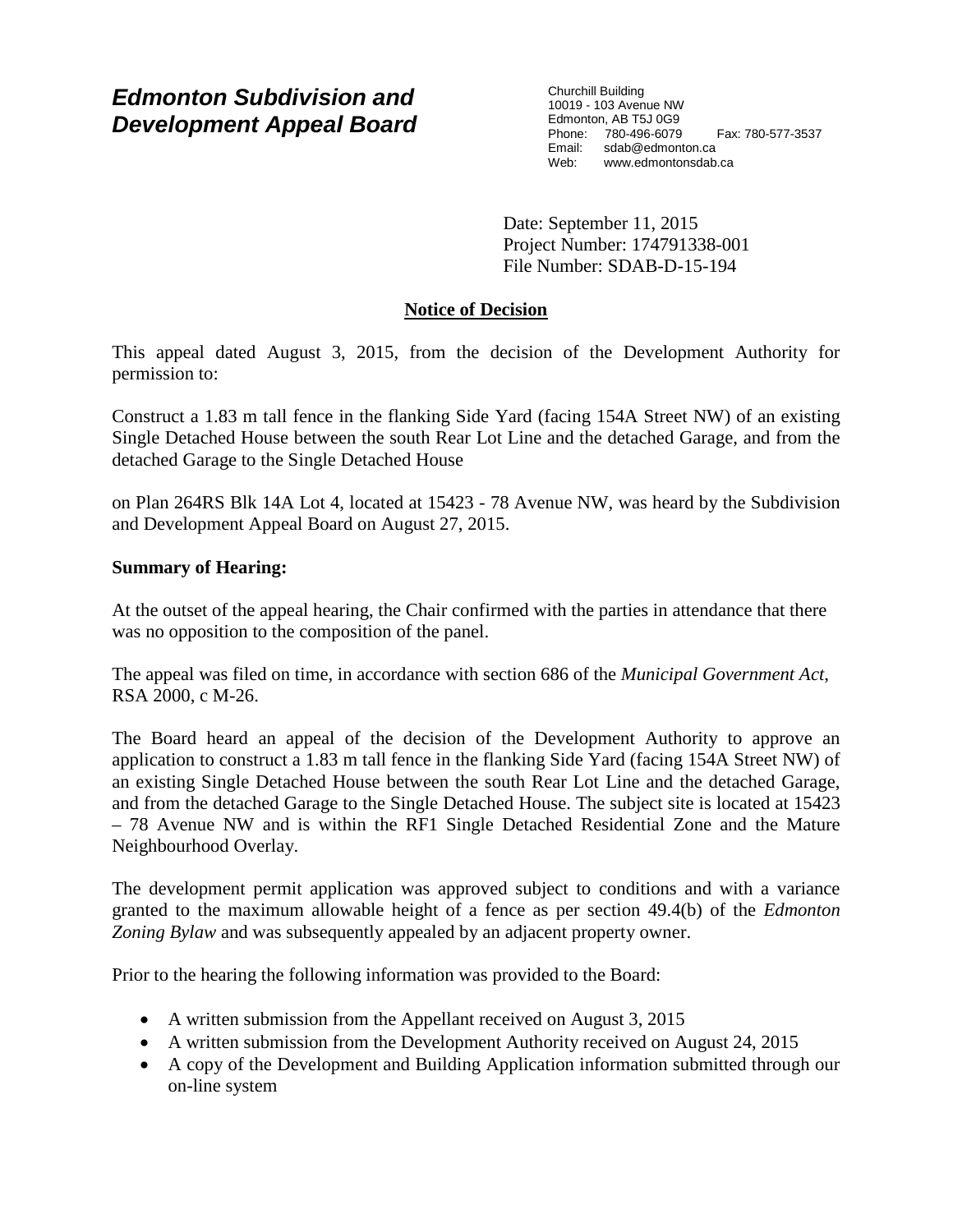The Board heard from Ms. A. Cotton and Mr. D. Manning, Appellants, who provided the following information:

- 1. They have lived on this mature, quiet residential street for 9 years. Many people walk dogs and children ride bikes on the sidewalks.
- 2. They are primarily concerned about safety when backing out of their driveway. The proposed fence will extend beyond the front of their neighbour's garage, impeding the visibility of the sidewalk. They demonstrated their concerns by showing a set of photographs (Exhibit "A") showing the current driveway and how the proposed fence will affect their visibility.
- 3. Although there has never been a fence installed they understand the need for privacy. However, they request that the fence extending beyond the Applicant's garage not exceed the allowed height of 1.2 metres (4 feet).
- 4. There are no other fences built into the front yards of any other properties on the street.
- 5. Two neighbours across street also have concerns about the look of a 6 foot fence in the front yard.

They provided the following responses to questions:

- 1. They prefer that the proposed fence not extend beyond the front of the Applicant's garage; if it does they request that the portion extending beyond the garage be stepped down to 1.2 metres (4 feet).
- 2. Although the Development Officer's aerial photo shows clear sight lines they would feel safer if they could see down the street when backing up their vehicles.
- 3. One of their submitted photos illustrates the planting that goes to the end of the adjacent property to the south. Their view of the street is not impeded as they can see through the trees.
- 4. They are aware that a 6 foot tall fence is permitted to the end of the garage. They are concerned about the 6 foot tall portion that extends beyond the garage.

The Board heard from Mr. B. Liang, representing the City of Edmonton Sustainable Development Department, who provided the following responses to questions:

- 1. A Development Permit is required for any portion of the fence that extends beyond the side of a house and is above 1.2 metres (4 feet).
- *2.* To grant a variance he would need to be satisfied that the fence would not unduly interfere with the amenities of the neighbourhood or materially interfere with or affect the use, enjoyment or value of neighbouring properties as per section 11.3 of the *Edmonton Zoning Bylaw.*
- 3. The Development Officer considered the following factors when granting the variance:
	- a. The subject property is a corner lot. It is very common for corner lots to have side yard fences to enhance the size of their private amenity area.
	- b. He considered the sight lines and visual triangles as per Attachment 2 of his submission. This consideration arises mostly with respect to residential streets.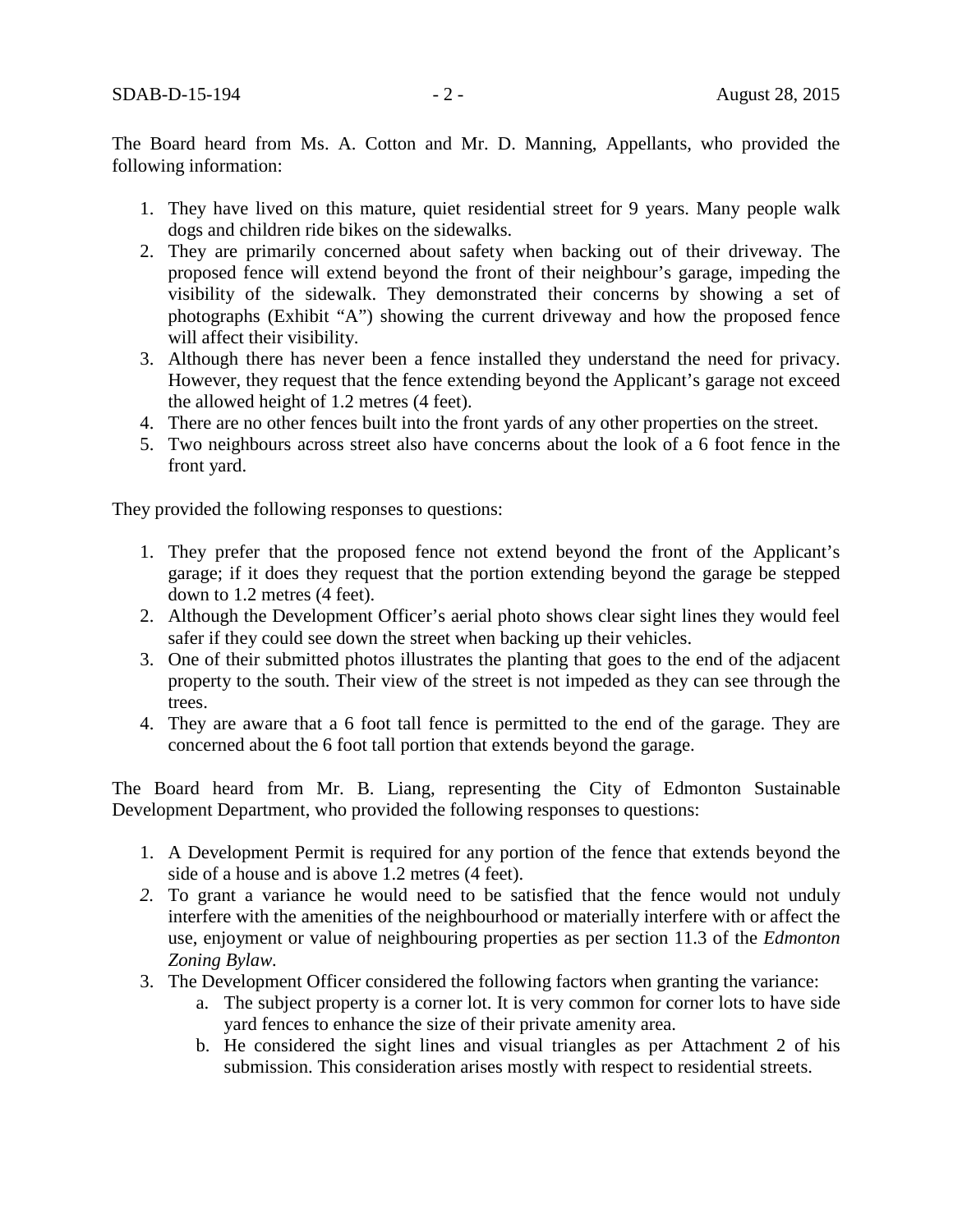- 4. When backing out of a garage it is standard practice to stop and shoulder check prior to crossing the sidewalk. He feels there would be a clear view of the street from the end of the Appellant's driveway.
- 5. Under section 49 of the *Edmonton Zoning Bylaw,* the applicant could build a 1.2 metre (4 foot) high fence to the east side lot line along the south rear lot line. They are not building out that far.

The Board heard from Ms. L. Dennie and Mr. B. Dennie, Respondents, who provided the following information:

- 1. Their initial landscaping design proposed putting a 6 foot fence much closer to the east side lot line. They chose to reduce the length of the fence to accommodate their neighbour's sight lines from their driveway.
- 2. They are seeking to maximize their back yard private space.
- 3. They agreed with the Development Officer's statements about the need to shoulder check when backing out of a driveway.
- 4. They submitted a set of photos (Exhibit "B") which illustrate the following:
	- a. A 6 foot fence next to a driveway further down the block and the view to the street from that driveway.
	- b. Both Appellant's vehicles parked on their driveway; the vehicle parked on the north side of the driveway would block the sight lines of the second vehicle.
	- c. The proposed fence showing spaces between the boards which provide some visibility through the fence.
	- d. The sight lines of a mock fence in relation to the stick in the ground showing the stick at the end of the proposed fence. The Appellant's photo shows the stick at the centre of the mock fence; therefore a portion of the mock fence is shown as going beyond where the actual fence would end.
- 5. There were previously two 50 to 60 foot high evergreens along the south rear lot line that would have blocked the view from the Appellant's driveway.
- 6. The proposed fence would aesthetically fit into the rest of the neighbourhood as there is a range of fence styles in the area.
- 7. They provided an unsolicited letter of support from a neighbour across the street. (Exhibit "C")

In rebuttal Ms. Cotton and Mr. Manning made the following points.

- 1. They agree with the sight lines on the Development Officer's aerial photo and that a driver would have to shoulder check prior to crossing the sidewalk. However, they feel their van would have to be backed onto the sidewalk before they could properly see down the street.
- 2. When the trees were there they had been able to see through them. They will not be able to see through a fence.
- 3. While they sometimes park their vehicles on the driveway they are always parked in the garage during the winter.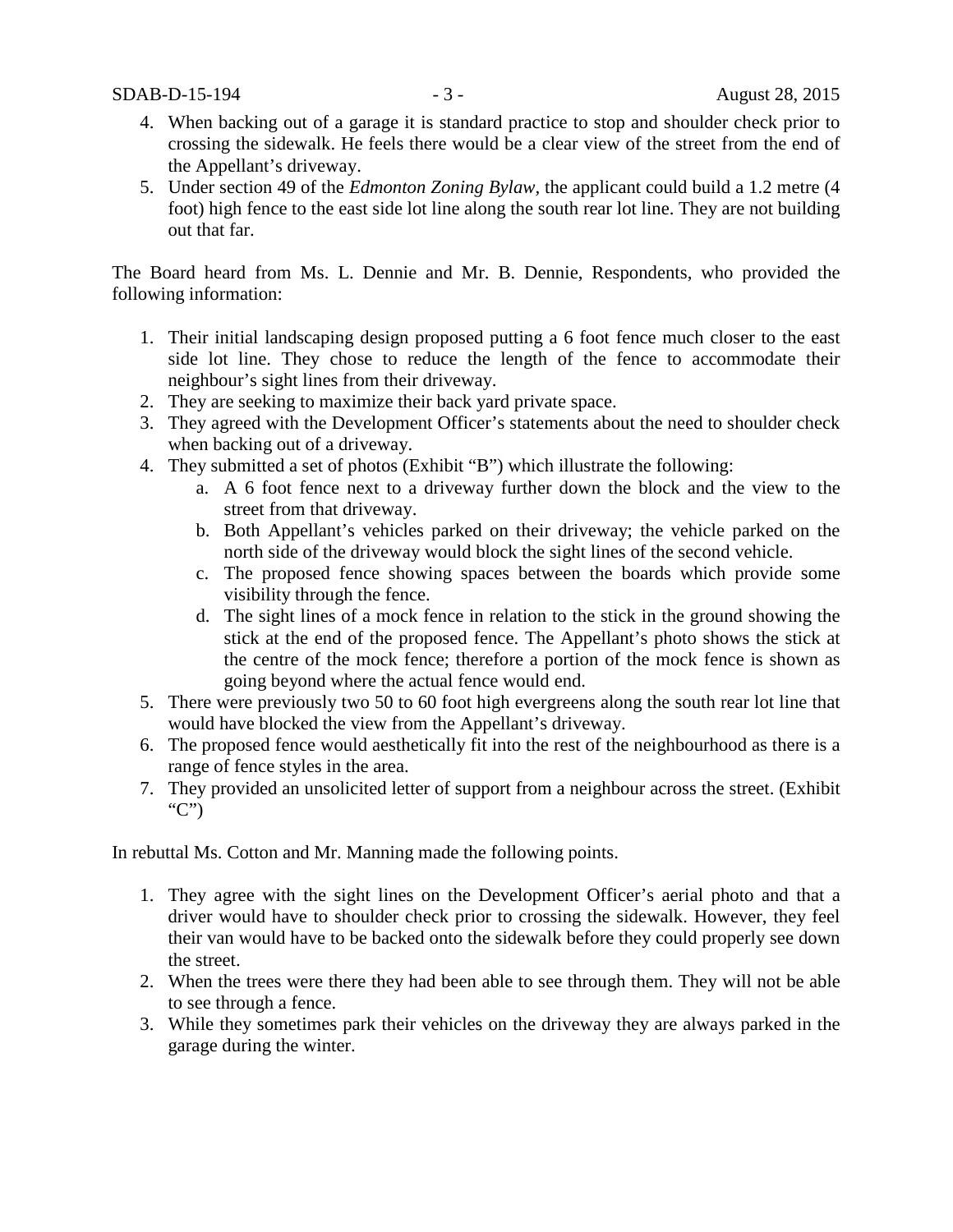4. The fences in the pictures submitted by the Respondents impeded the visibility of the property owners, not that of their neighbours. Also the fences displayed are in the rear yards.

#### **Decision:**

The appeal is DENIED and the decision of the Development Authority is CONFIRMED. The development is GRANTED as approved by the Development Authority

In granting the development the following variance to the *Edmonton Zoning Bylaw* is allowed:

1. Section 49.4(b) is varied to permit a fence 1.83 metres in height that extends beyond the House into the Side Yard abutting a public roadway (facing 154A Street NW) as shown in the site plan.

#### **Reasons for Decision:**

The Board finds the following:

- 1. A fence is Accessory to a Single Detached House which is a Permitted Use in the RF1 Single Detached Residential Zone, section 110.2(4) of the *Edmonton Zoning Bylaw*.
- 2. Section 49.4(b) of the *Edmonton Zoning Bylaw* allows a Development Officer to grant a permit for a fence up to 1.85 metres for a fence which extends into a Side Yard that abuts a public roadway.
- 3. The Board is in agreement with the Development Officer's reasons for granting this variance for the following reasons:
	- a. Photographic evidence presented to the Board demonstrated that the proposed location and height of the fence will not significantly impact driving sightlines from the Driveway of the Appellant's property.
	- b. As this is a Corner Lot, the additional height of the fence along a portion of the flanking Side Yard to 1.83 metres will allow the subject site to have a private amenity area. The existence of only a 1.2 metre high fence along the sidewalk that faces 154A Street would create a significant oversight from pedestrians into the private amenity area.
	- c. The impact of the 1.83 metre high fence on the Appellant's property has been significantly mitigated by the fact that the Respondents have set back the fence from the (north) Side Lot Line.
- 4. The Board finds that the proposed development will not unduly interfere with the amenities of the neighbourhood nor materially interfere with or affect the use, enjoyment or value of neighbouring parcels of land.

#### **Important Information for the Applicant/Appellant**

1. This is not a Building Permit. A Building Permit must be obtained separately from the Sustainable Development Department, located on the  $5<sup>th</sup>$  Floor, 10250 – 101 Street, Edmonton.